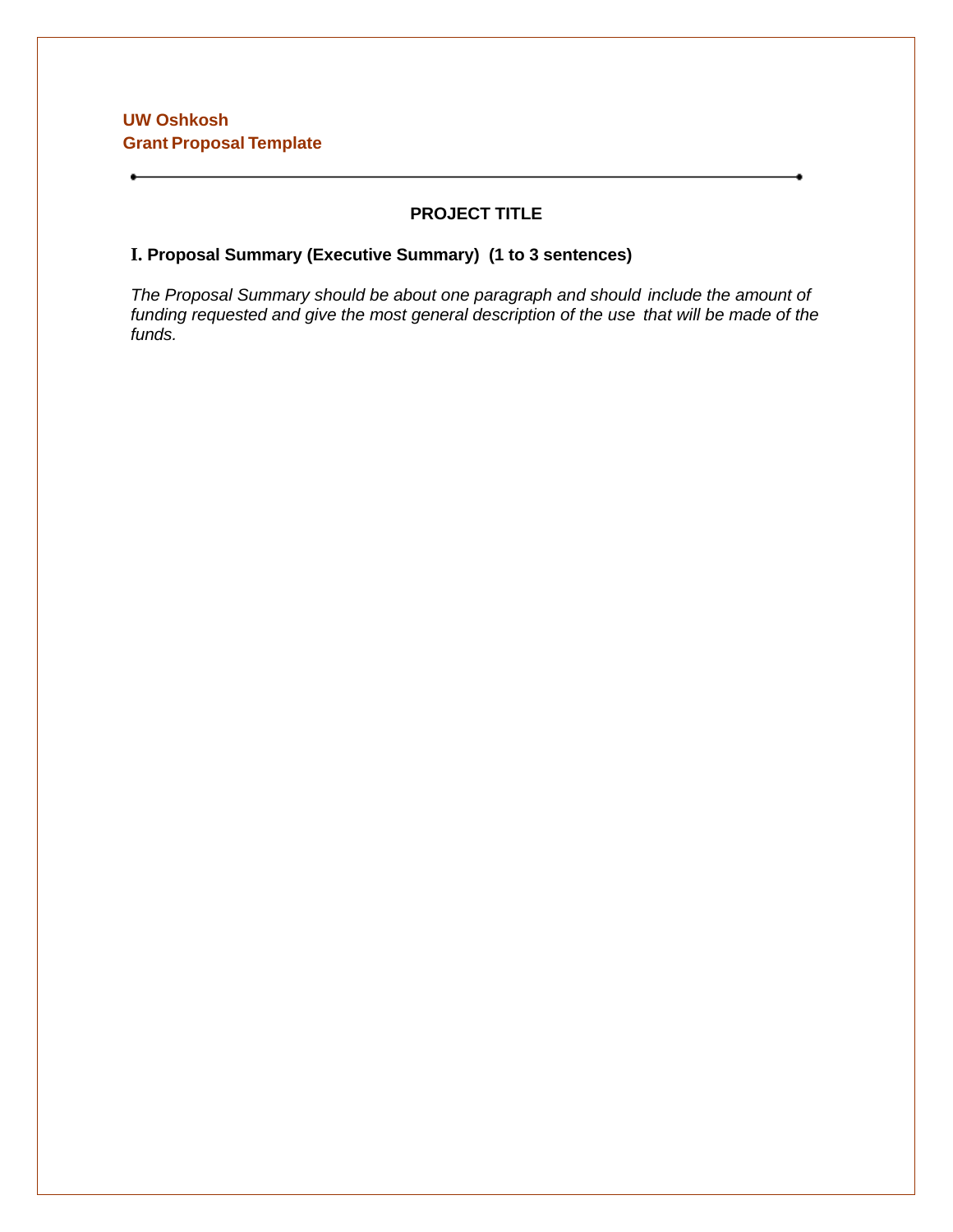#### **II. Organization Description and History (Up to 2 pages)**

*The Organization Description and History should include the history of the organization, its structure, information about office locations that will be involved in carrying out the activities that will be funded by the requested grant, major accomplishments of the organization, relevant experience and accomplishments of the organization, established partnerships and relationships that will be important to carrying out the activities funded by the grant, information about prior grants received from the source to which the proposal will be sent, and an explanation of how the description you provide makes your organization an appropriate grantee.*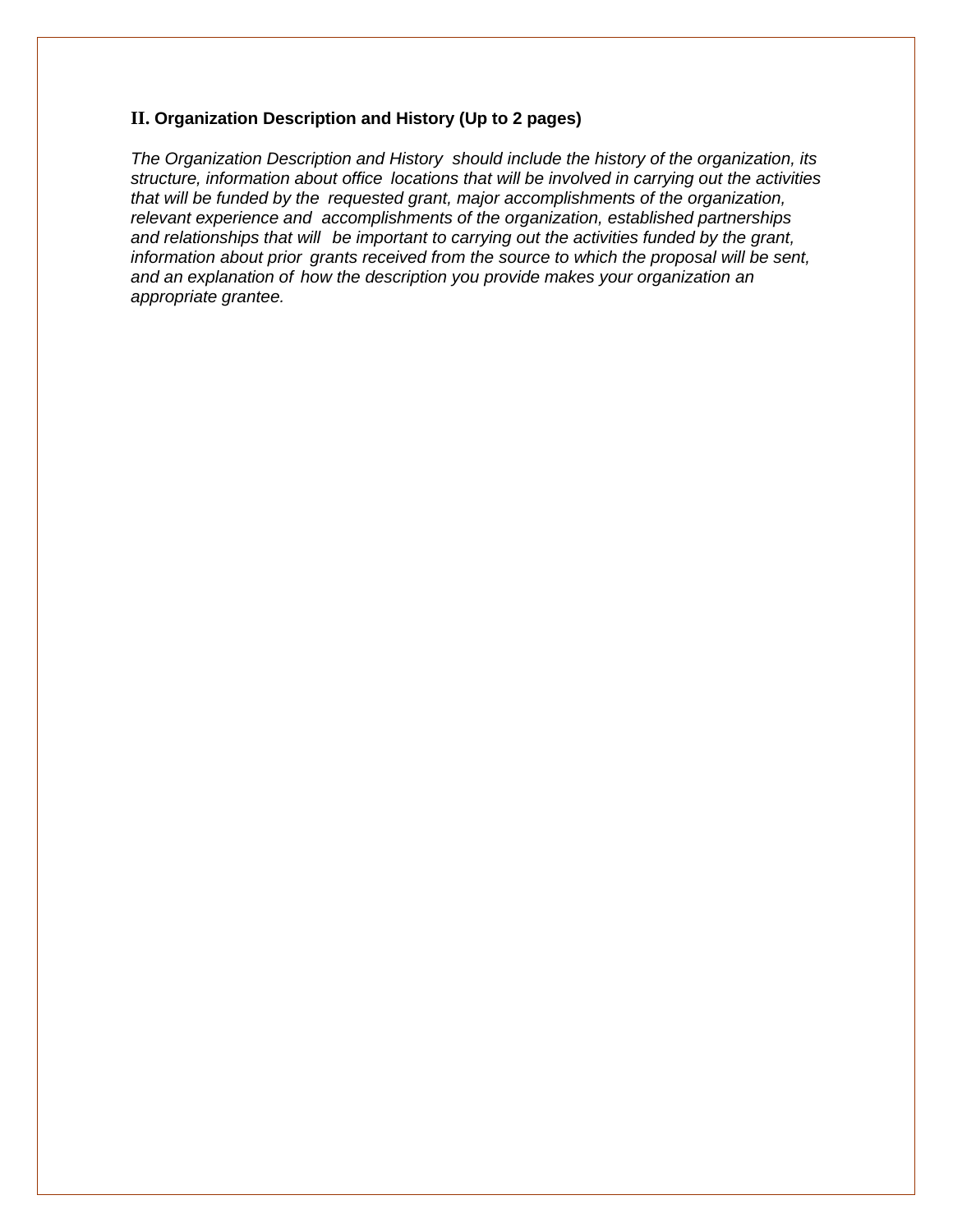**II. Organization Description and History Continued**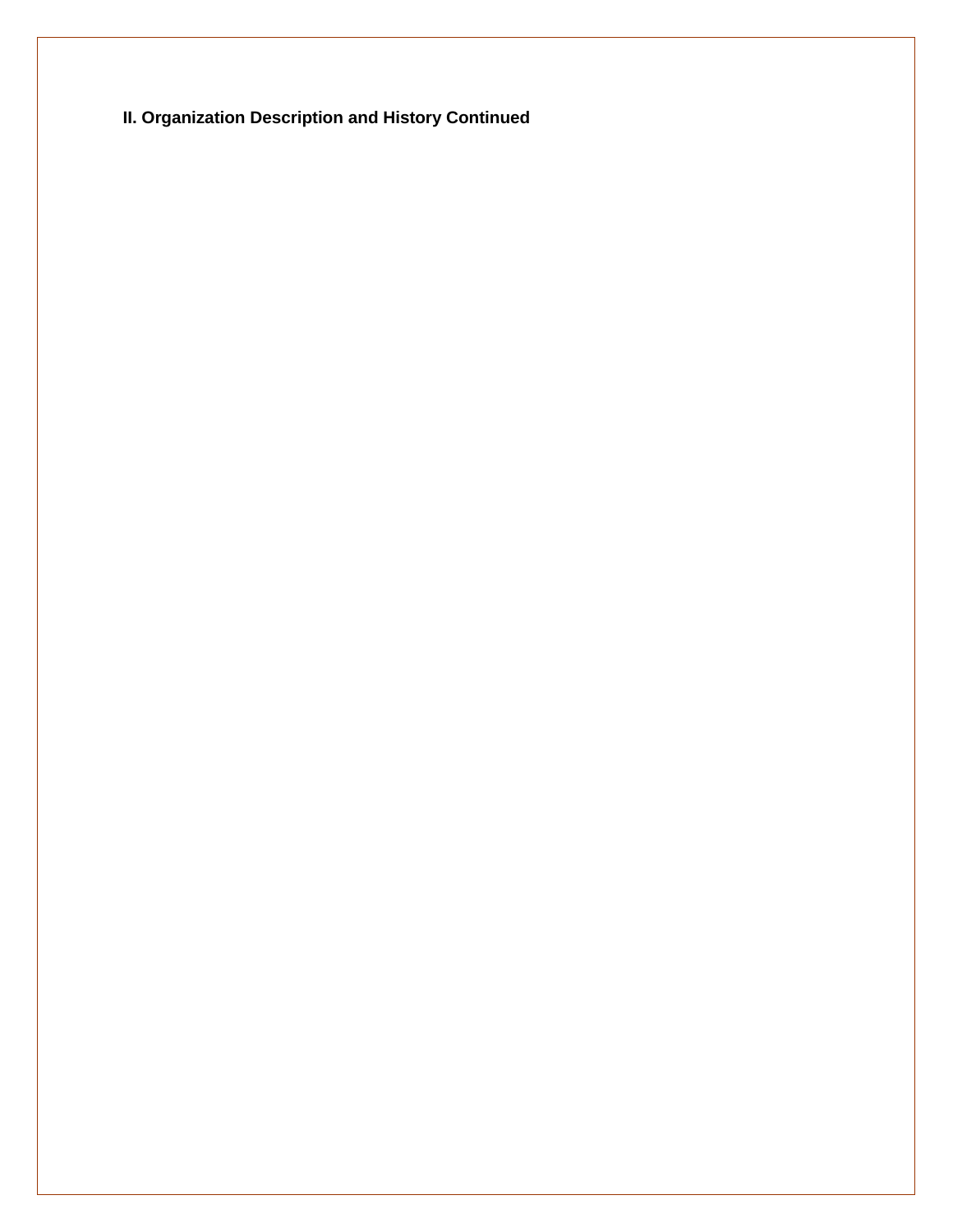#### **III. Background (Up to 2 pages in length)**

*The Background section should provide the reader with an explanation of the problem that has created the need for the program that will be funded by the requested grant. It should provide evidence that the problem exists as well as that the proposed project will contribute to a solution to the problem or will reduce the harmful impact of the problem. It should highlight media and government publications suggesting that the problem is a high priority and that the proposed solution is one that decision-makers support and believe in. It is important that the reader who finishes this section know why your program should be funded over others.*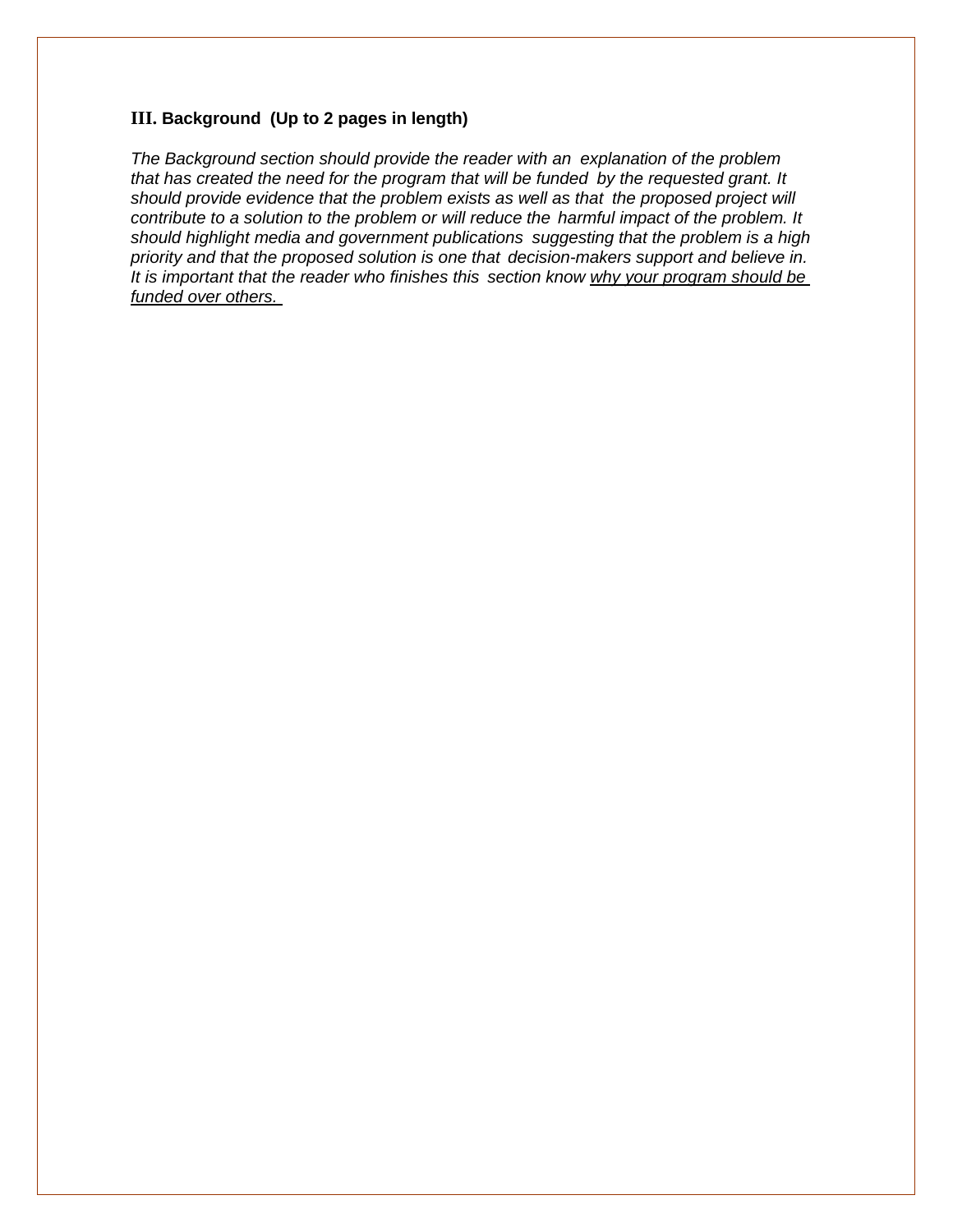**III. Background (2 pages in length) Continued 2 of 2**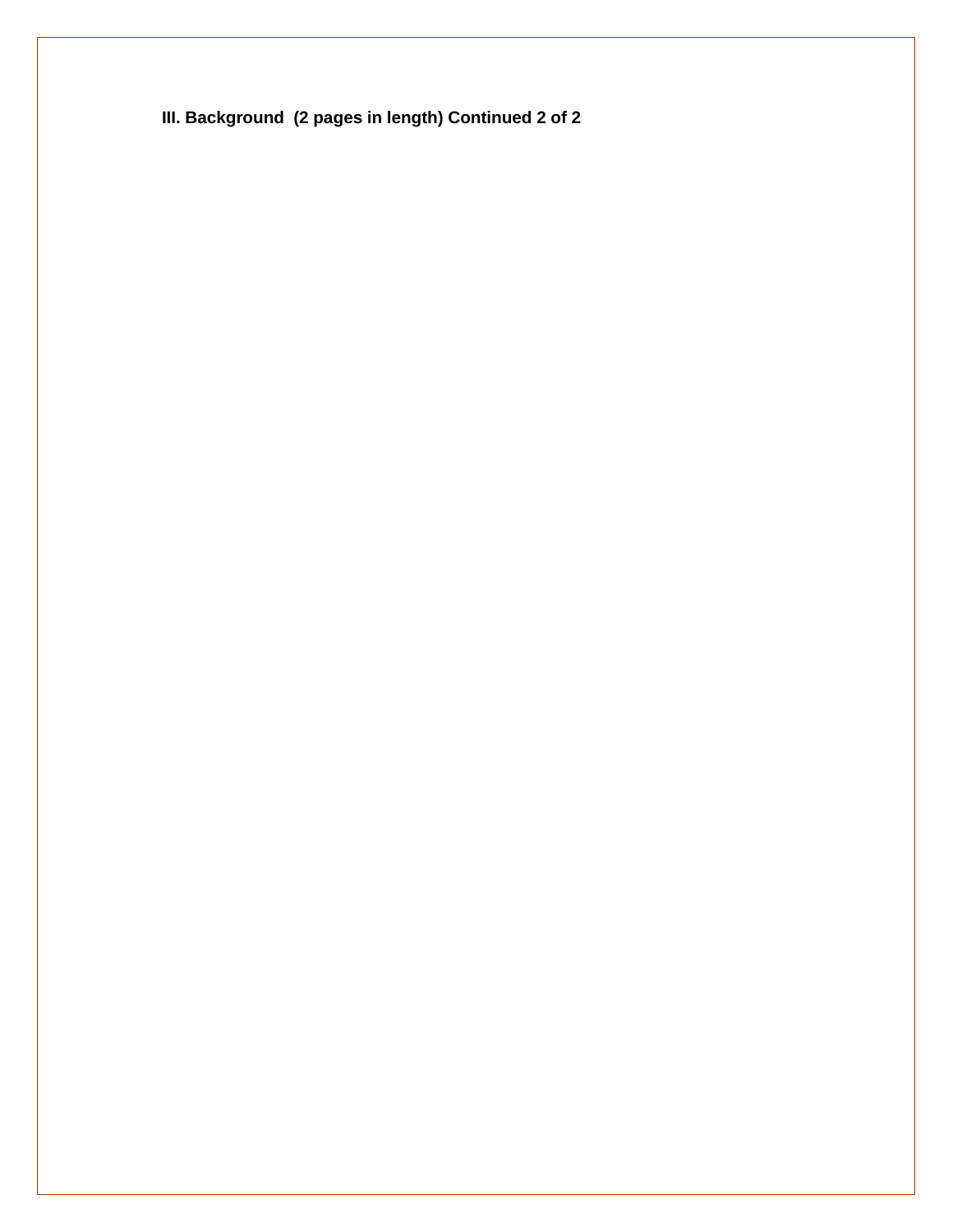### **IV. Project Description (Program Narrative) (Up to 4 pages in Length )**

*The Project Description may vary widely in length depending on the size and scope of the program that will be funded and the size of the award being sought. The project description should give the reader a detailed description of the program that will be funded by the requested grant. This description should explain the duration of time during which the funds will support the project, the goals of the project, how they will be achieved, how success or failure will be measured, what services you promise to deliver to what population and what results you expect to bring about. A useful structure is to break the project down into component goals. Use each goal as its own heading and under each goal heading, list and describe the activities that will be funded to achievethat goal and how achievement of that goal will be measured or defined. The Project Description may also include information about the staff who will work on the project, their experience and qualifications to perform the activities that will be funded.*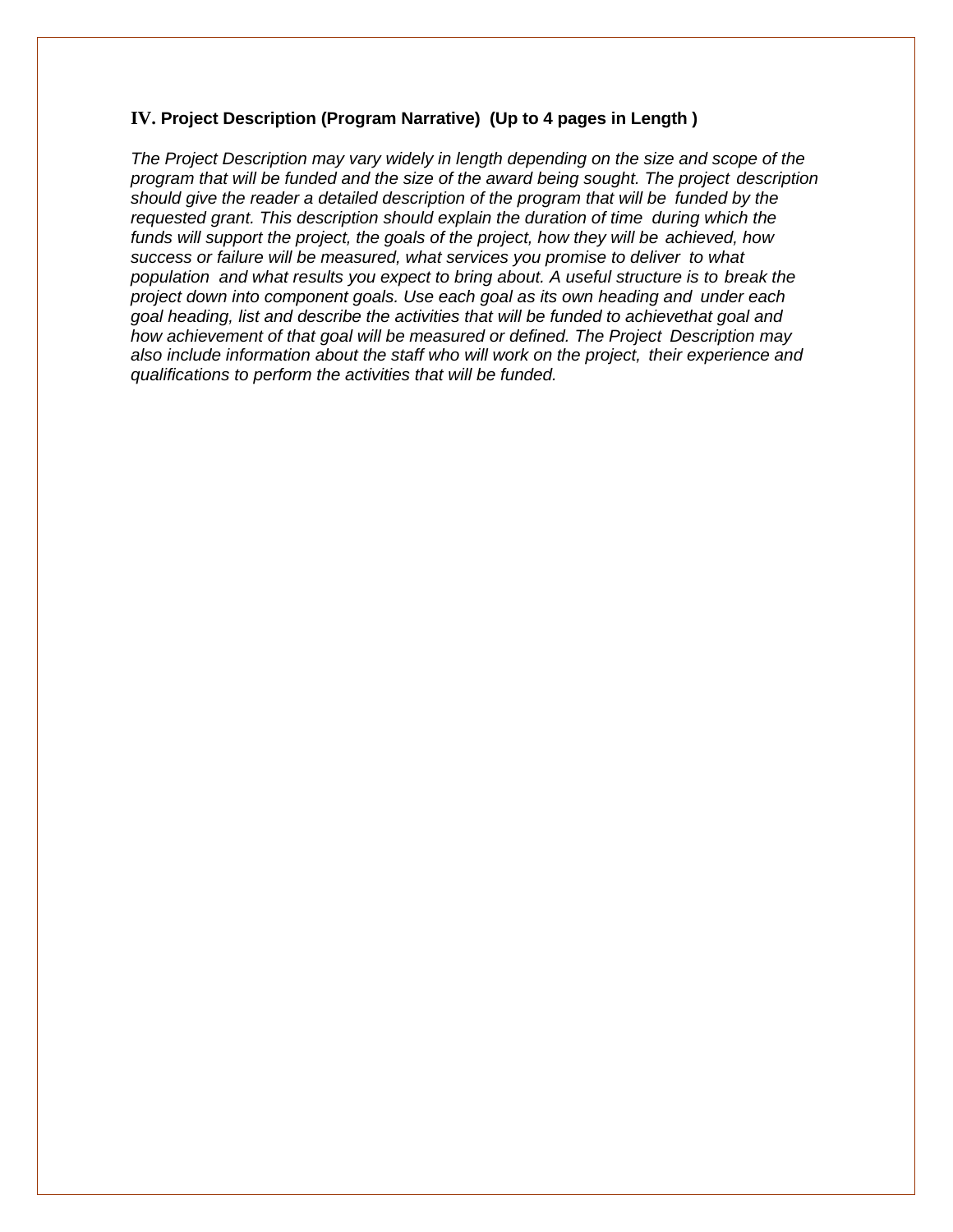IV Project Description (Program Narrative) (Up to 4 pages in Length ) 2 of 4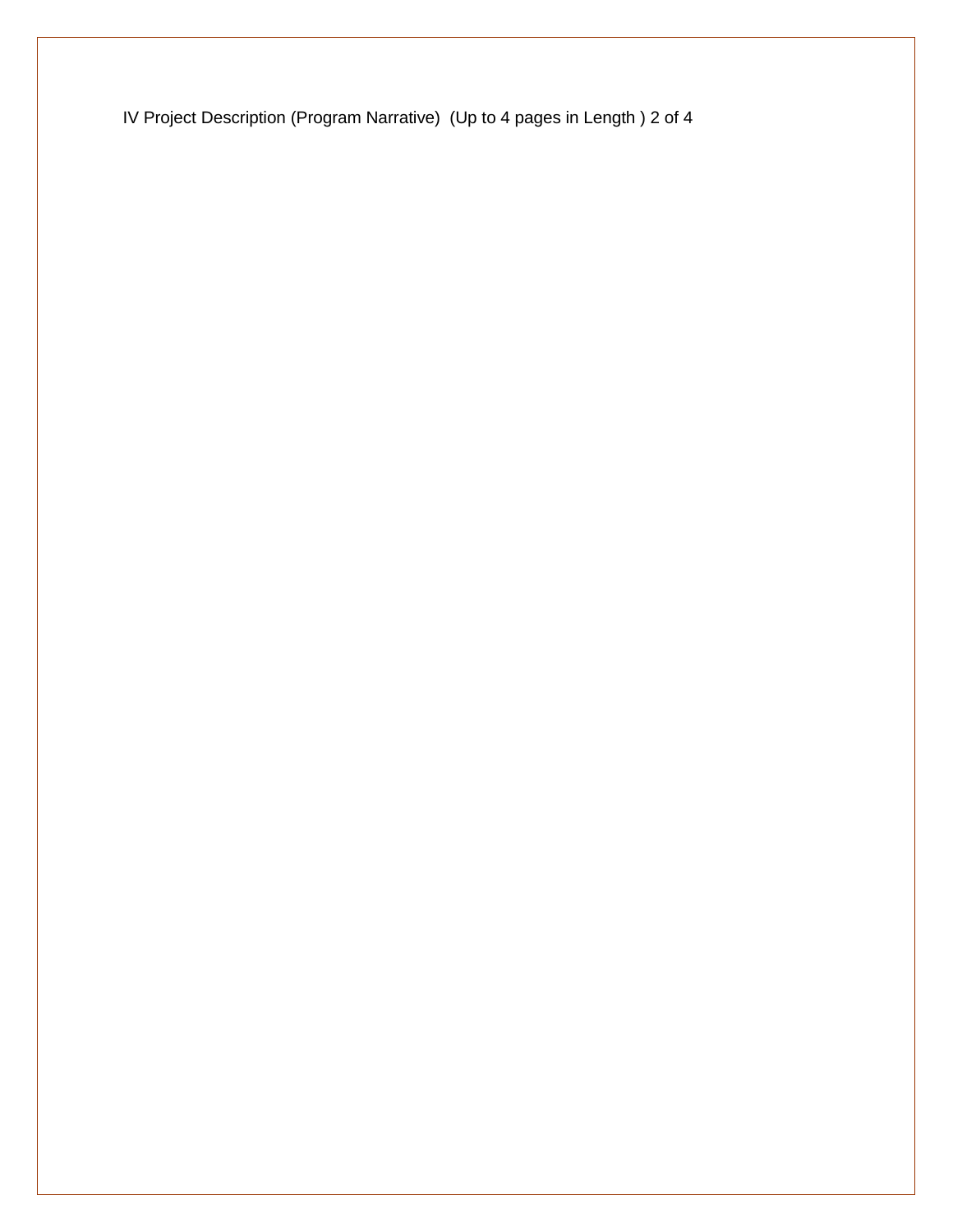IV Project Description (Program Narrative) (Up to 4 pages in Length ) 3 of 4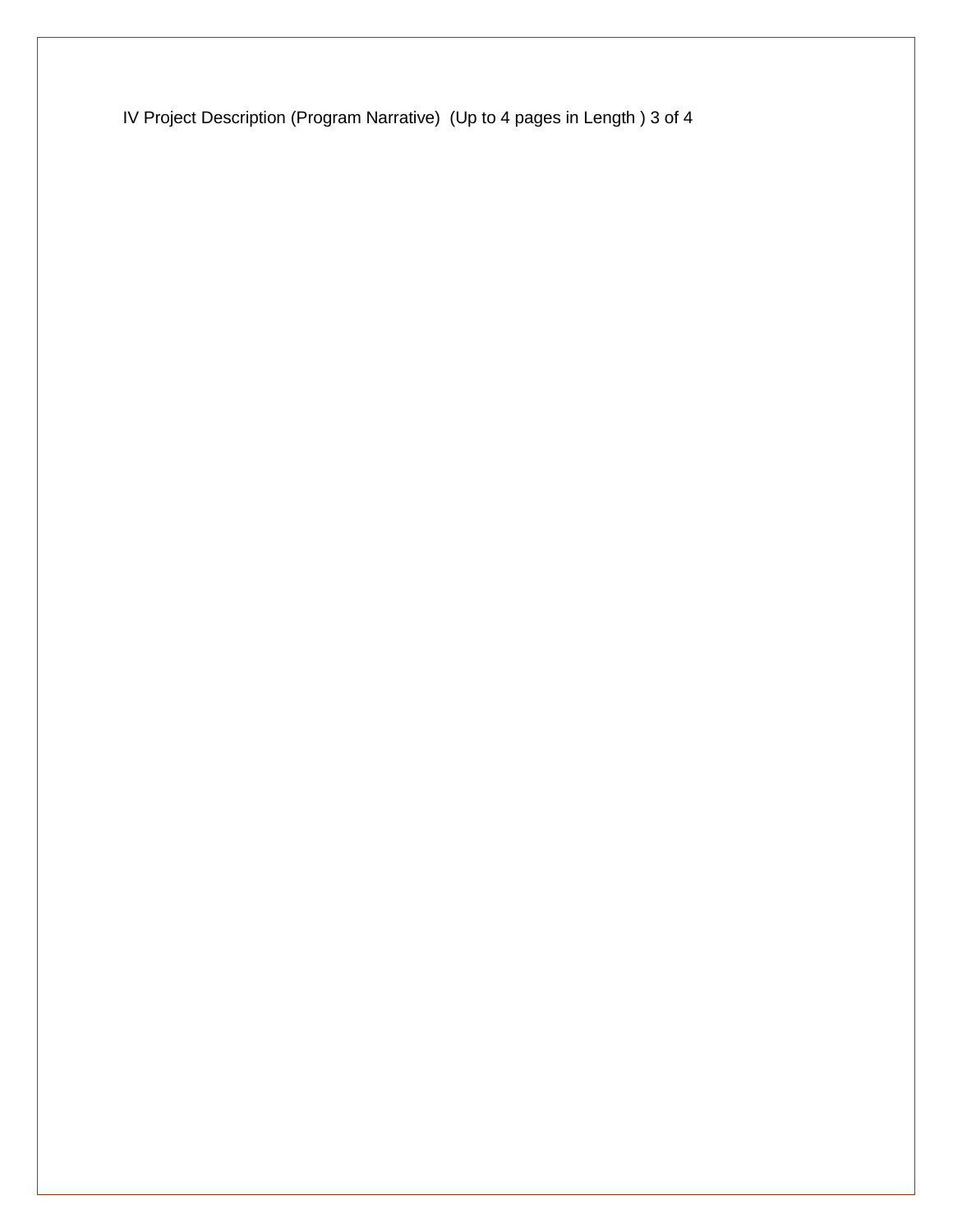IV Project Description (Program Narrative) (Up to 4 pages in Length ) (4 of 4)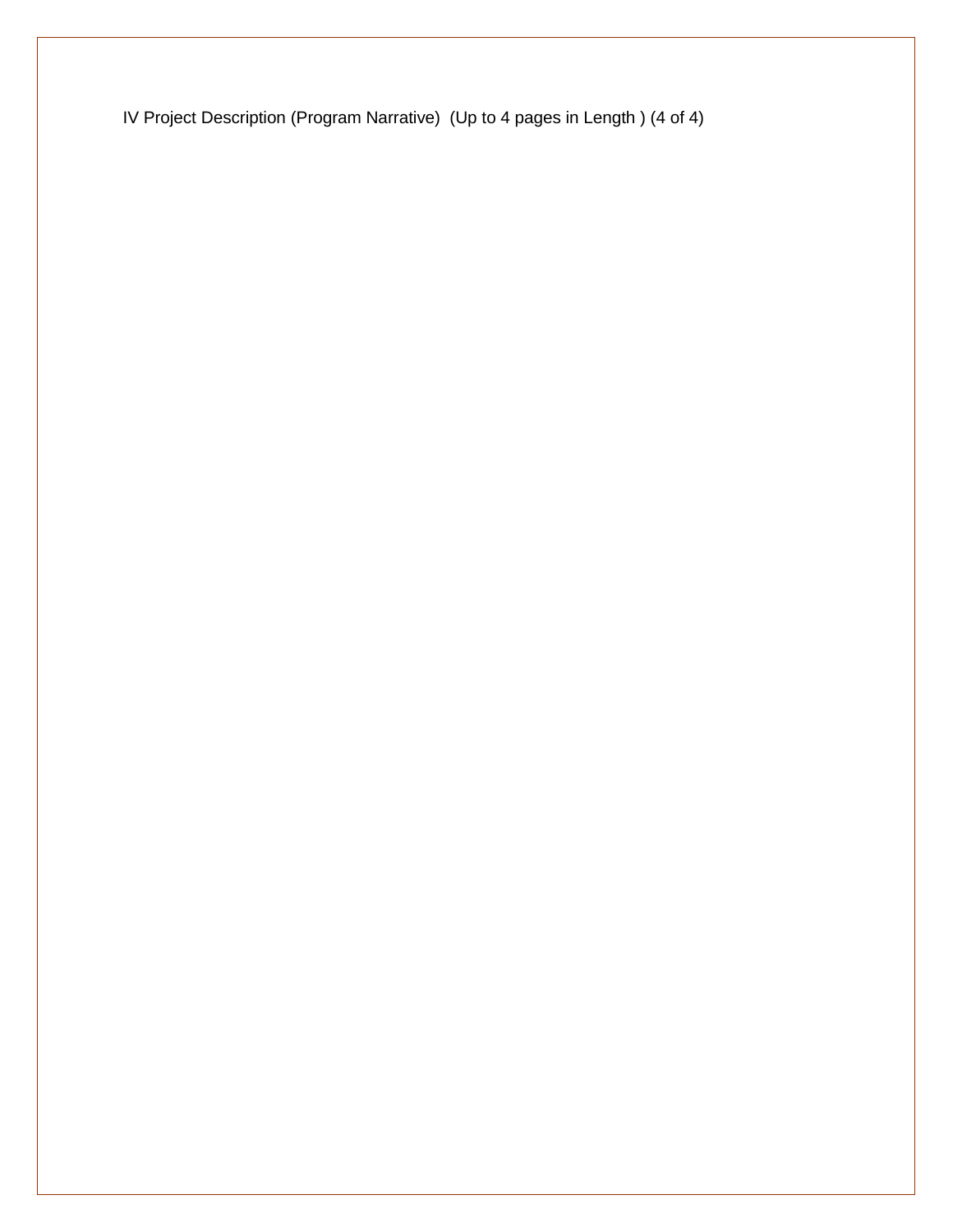## **V. Project Timeline/Budget Timeline (Up to 2 pages in length)**

*Using your Project Description, provide the reader with a timeline that shows the chronological order in which the activities listed under each goal heading will be undertaken and/or completed. Also include information about how/when funds that are awarded will be spent to support each activity.*

#### Example:

- Activity #1 (Enroll participants)
	- $\checkmark$  Start designing enrollment marketing materials on October 1, 2016
	- $\checkmark$  Spend \$X to create enrollment marketing tool by November 1, 2016
	- $\times$  X of enrollment goal by January 31, 2016
	- $\times$  X enrollment goal by March 31, 2016
- $^{\circ}$ **Activity # 2 (Deliver Training Program)** 
	- $\checkmark$  First training class to commence on December 1, 2016
	- $\checkmark$  Conduct one four-week training class per month beginning on the first of each month commencing December 1, 2016.
	- $\checkmark$  Spend \$X on incentives for participants by September 30, 2016 (\$X) per four-week course cadre)
	- $\times$  X% of enrollment goal complete training class by September 30, 2016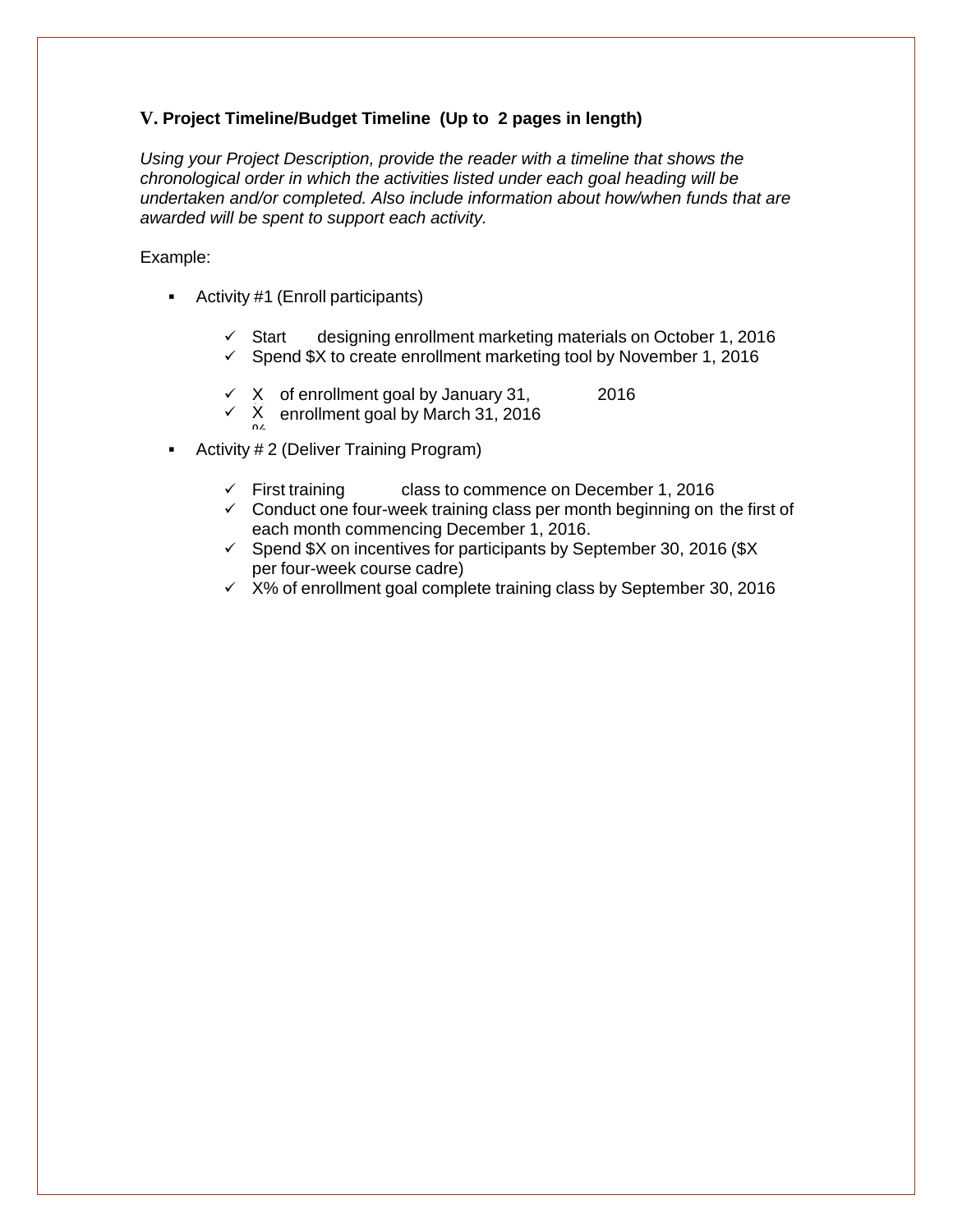**Project Timeline/Budget Timeline (Up to 2 pages in length) (2 of 2)**